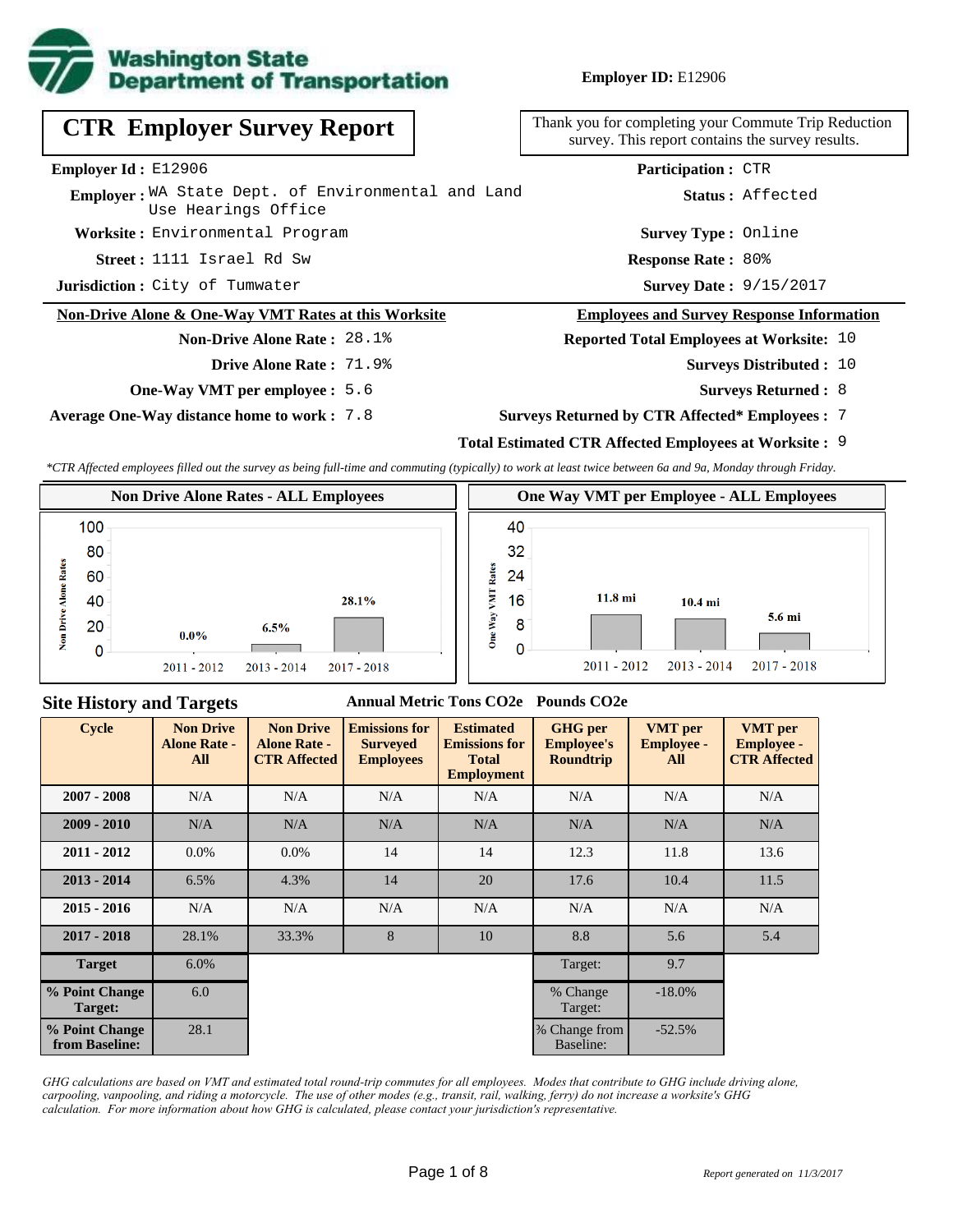# **Washington State<br>Department of Transportation**

### **Commute Trips By Mode - All Employees**

**Q.4: Last week, what type of transportation did you use each day to commute TO your usual work location? (Mode used for the longest distance.)**



*\* Motorcycle-1 is now included in Drive Alone and Motorcycle-2 is included in Carpool. Information about these trips is still available by request.*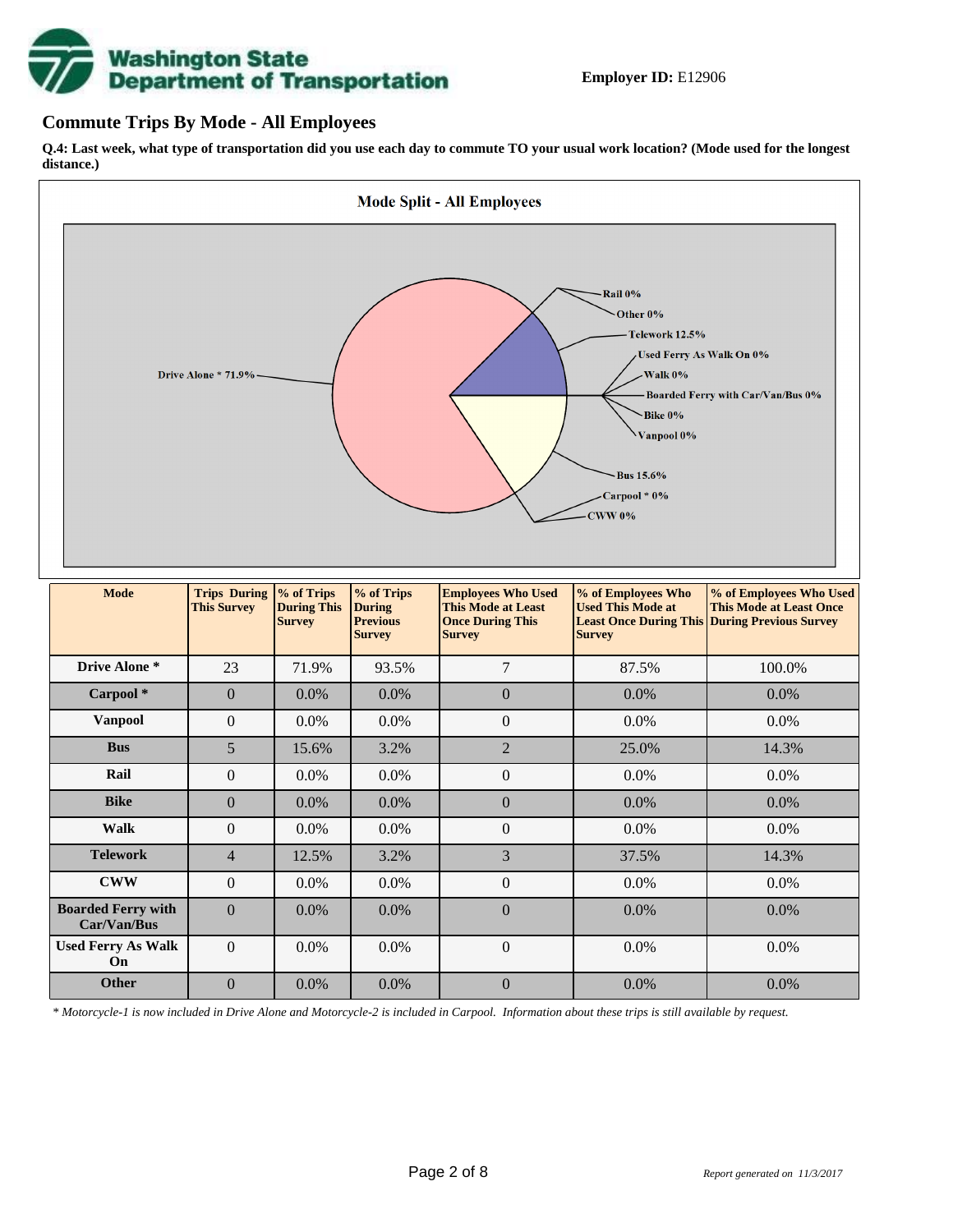

### **Commute Trips By Mode - Affected Employees**

**Q.4: Last week, what type of transportation did you use each day to commute TO your usual work location? (Mode used for the longest distance.)**



*\* Motorcycle-1 is now included in Drive Alone and Motorcycle-2 is included in Carpool. Information about these trips is still available by request.*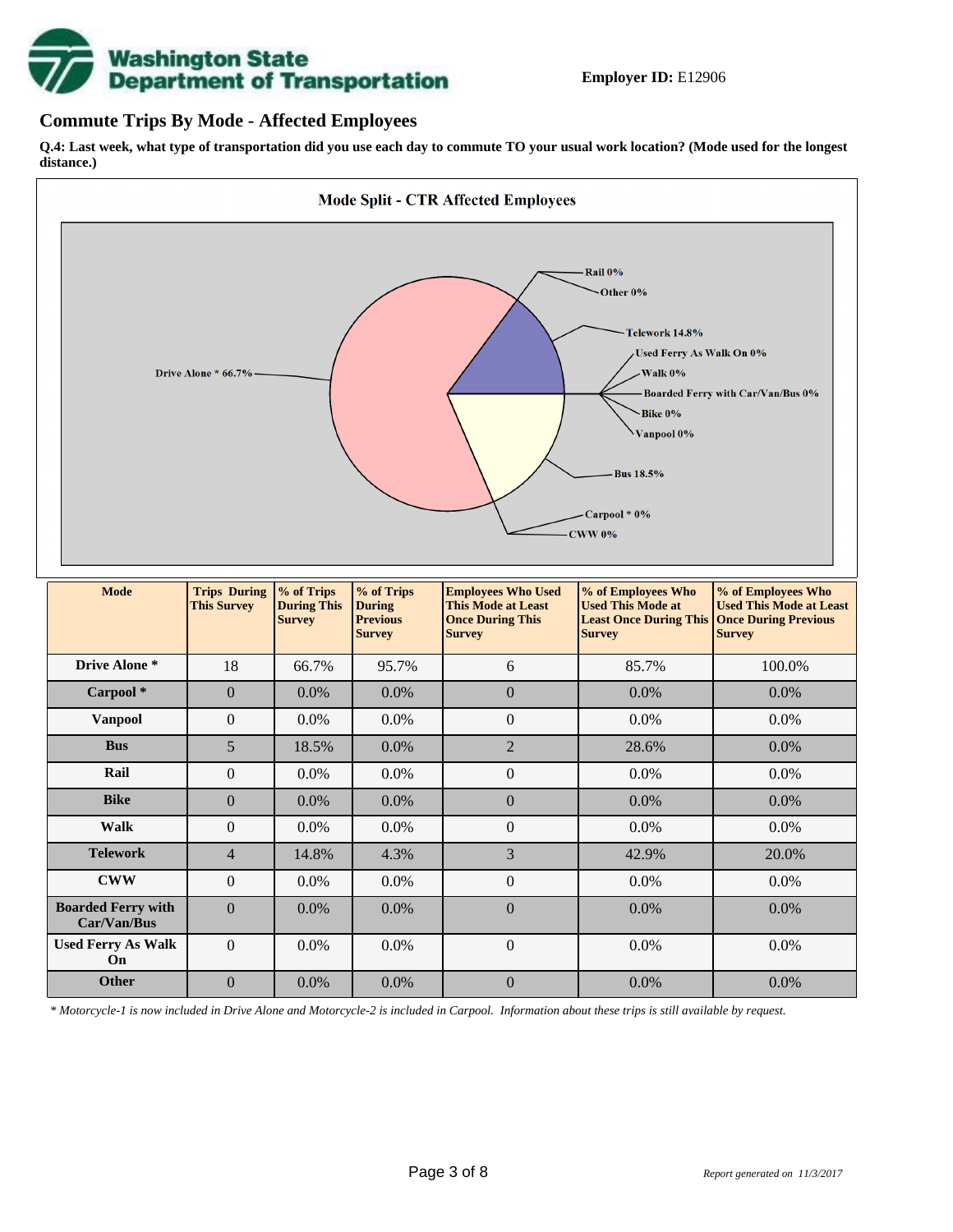

# **Alternative Modes - Number of Employees Who Used a Non-Drive Alone Mode:**

| <b>Non-Drive Alone</b><br><b>Number Of Days</b> | <b>Exactly this # of</b><br><b>Employees</b> | <b>Exactly this % of</b><br><b>Employees</b> | At least # of<br><b>Employees</b> | At least % of<br>employees |
|-------------------------------------------------|----------------------------------------------|----------------------------------------------|-----------------------------------|----------------------------|
| 0 Day                                           | 4                                            | 50%                                          | 8                                 | 100%                       |
| 1 Days                                          |                                              | 13%                                          | 4                                 | 50%                        |
| 2 Days                                          |                                              | 13%                                          | 3                                 | 38%                        |
| 3 Days                                          | $\overline{2}$                               | 25%                                          | $\overline{2}$                    | 25%                        |
| 4 Days                                          | $\theta$                                     | 0%                                           | $\Omega$                          | 0%                         |
| 5 Days                                          | 0                                            | 0%                                           | $\theta$                          | 0%                         |
| <b>6 or More Days</b>                           | $\theta$                                     | 0%                                           | $\Omega$                          | 0%                         |

### **Count by Occupancy of Carpools and Vanpools**

**Q.4 If you used a carpool or vanpool as part of your commute, how many people (age 16 or older) are usually in the vehicle?**

| <b>Ridesharing Occupancy</b> | <b>Mode</b> | <b>Response Count</b> |
|------------------------------|-------------|-----------------------|
| $2*$                         | Carpool     | $\theta$              |
| 3                            | Carpool     | $\overline{0}$        |
| 4                            | Carpool     | $\theta$              |
| 5                            | Carpool     | $\overline{0}$        |
| >5                           | Carpool     | $\overline{0}$        |
| $<$ 5                        | Vanpool     | $\overline{0}$        |
| 5                            | Vanpool     | $\overline{0}$        |
| 6                            | Vanpool     | $\boldsymbol{0}$      |
| 7                            | Vanpool     | $\overline{0}$        |
| 8                            | Vanpool     | $\overline{0}$        |
| 9                            | Vanpool     | $\overline{0}$        |
| 10                           | Vanpool     | $\overline{0}$        |
| 11                           | Vanpool     | $\overline{0}$        |
| 12                           | Vanpool     | $\boldsymbol{0}$      |
| 13                           | Vanpool     | $\boldsymbol{0}$      |
| 14                           | Vanpool     | $\overline{0}$        |
| >14                          | Vanpool     | $\boldsymbol{0}$      |

\* Motorcycle-2 counted with Carpool-2 for this table.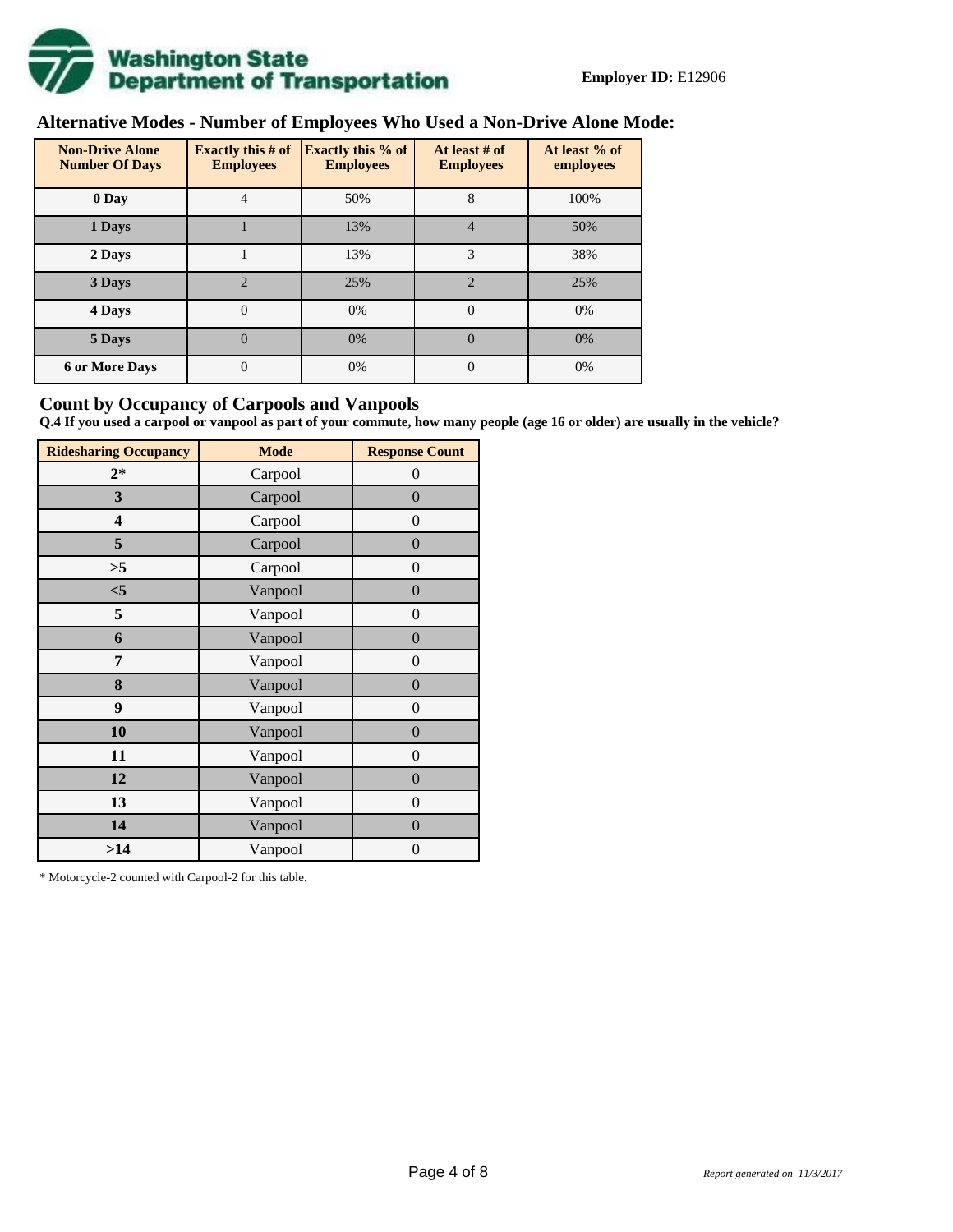

## **Reported Work Schedule - All Employees**

**Q.8 Which of the following best describes your work schedule?**

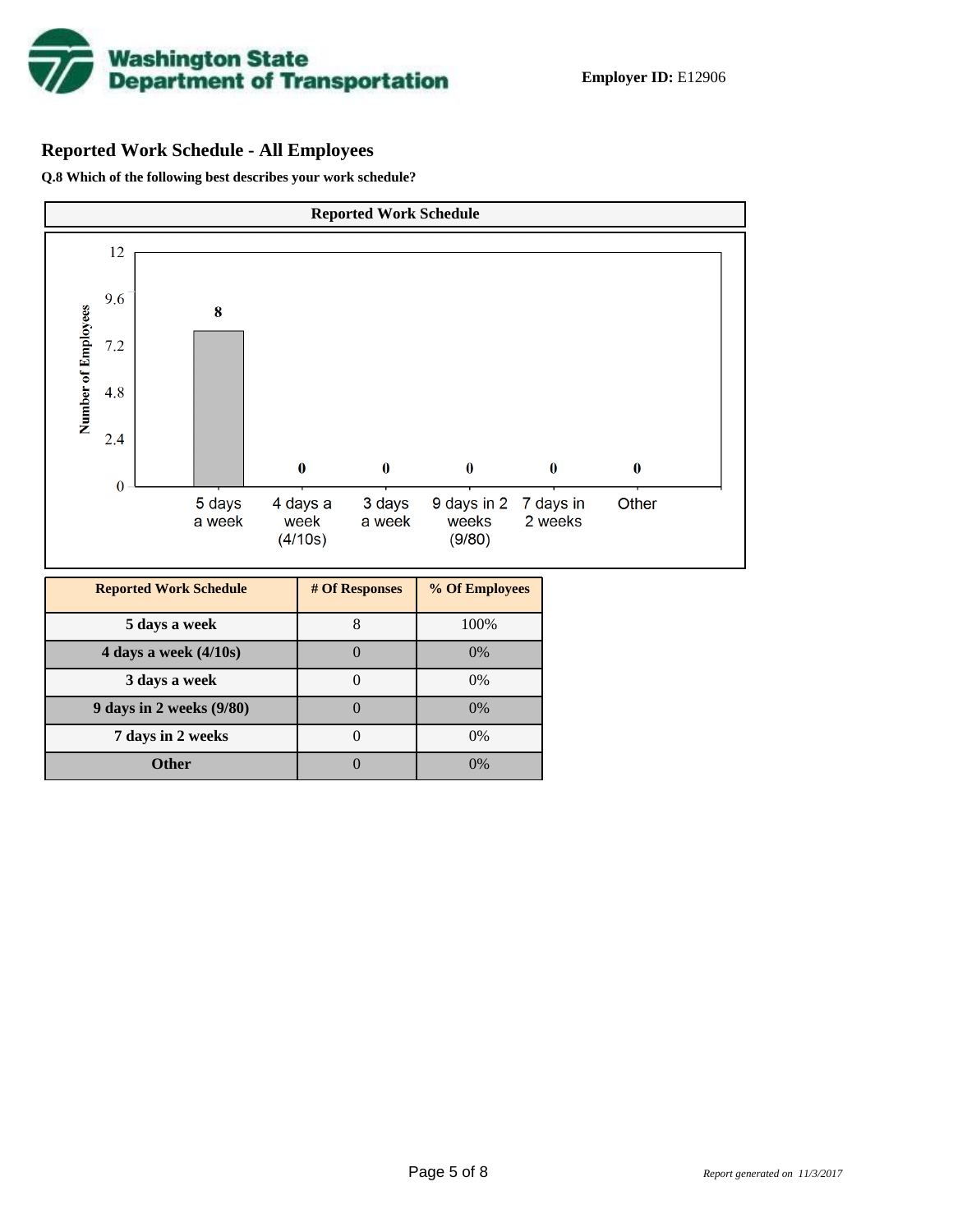

## **Parking and Telework**

**Q.9: On the most recent day that you drove alone to work, did you pay to park? (Mark "yes" if you paid that day, if you prepaid, if you are billed later, or if the cost of parking is deducted from your paycheck.)**



**Q.10: How many days do you typically telework?**

| <b>Telework Frequency</b>           | # of Responses | % of Responses |
|-------------------------------------|----------------|----------------|
| No Answer/Blank                     |                | $0.0\%$        |
| I don't telework                    | $\overline{2}$ | 25.0%          |
| Occasionally, on an as-needed basis |                | 50.0%          |
| $1-2$ days/month                    |                | 12.5%          |
| 1 day/week                          |                | 12.5%          |
| 2 days/week                         |                | $0.0\%$        |
| 3 days/week                         |                | $0.0\%$        |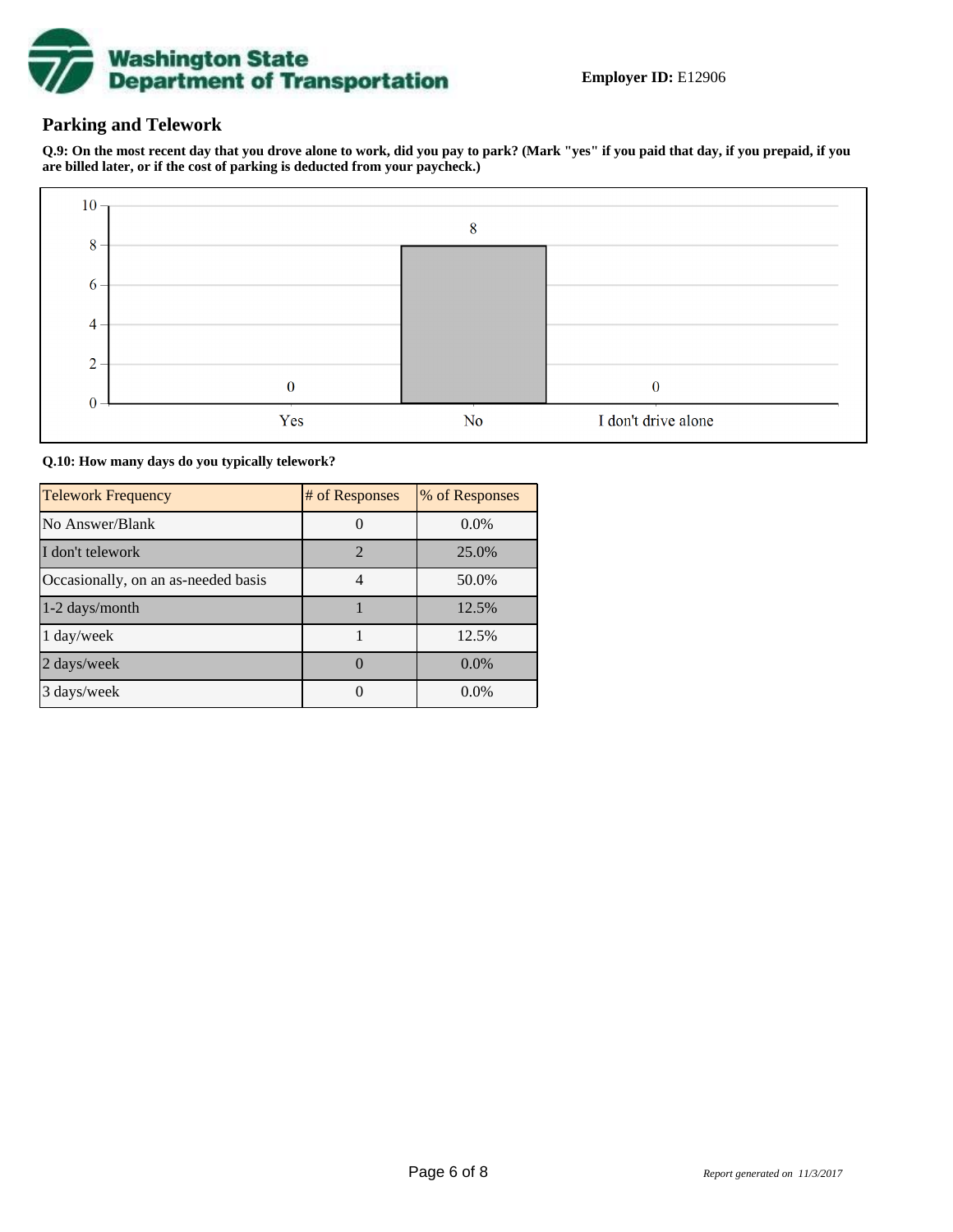

## **Reasons for driving alone to work/not driving alone to work**

**Q11. When you do not drive alone to work, what are the three most important reasons?**

| <b>Question Text</b>                                           | # of Responses | % of Responses |
|----------------------------------------------------------------|----------------|----------------|
| Environmental and community benefits                           | $\overline{4}$ | 23.5%          |
| Free or subsidized bus, train, vanpool pass or fare benefit    | 3              | 17.6%          |
| Personal health or well-being                                  | 3              | 17.6%          |
| Financial incentives for carpooling, bicycling or walking.     | $\overline{2}$ | 11.8%          |
| I have the option of teleworking                               | $\overline{2}$ | 11.8%          |
| To save money                                                  |                | 5.9%           |
| Driving myself is not an option                                | 1              | 5.9%           |
| Emergency ride home is provided                                |                | 5.9%           |
| Cost of parking or lack of parking                             | $\Omega$       | $0.0\%$        |
| To save time using the HOV lane                                | $\Omega$       | $0.0\%$        |
| I receive a financial incentive for giving up my parking space | $\Omega$       | $0.0\%$        |
| Preferred/reserved carpool/vanpool parking is provided         | $\Omega$       | $0.0\%$        |
| Other                                                          | $\theta$       | $0.0\%$        |

#### **Q12. When you drive alone to work, what are the three most important reasons?**

| <b>Question Text</b>                                      | # of Responses | % of Responses |
|-----------------------------------------------------------|----------------|----------------|
| Riding the bus or train is inconvenient or takes too long | 5              | 26.3%          |
| I like the convenience of having my car                   | 5              | 26.3%          |
| Bicycling or walking isn't safe                           | 3              | 15.8%          |
| Family care or similar obligations                        | $\overline{2}$ | 10.5%          |
| Other                                                     | $\overline{2}$ | 10.5%          |
| I need more information on alternative modes              |                | 5.3%           |
| My commute distance is too short                          |                | 5.3%           |
| My job requires me to use my car for work                 | $\Omega$       | $0.0\%$        |
| There isn't any secure or covered bicycle parking         | 0              | $0.0\%$        |